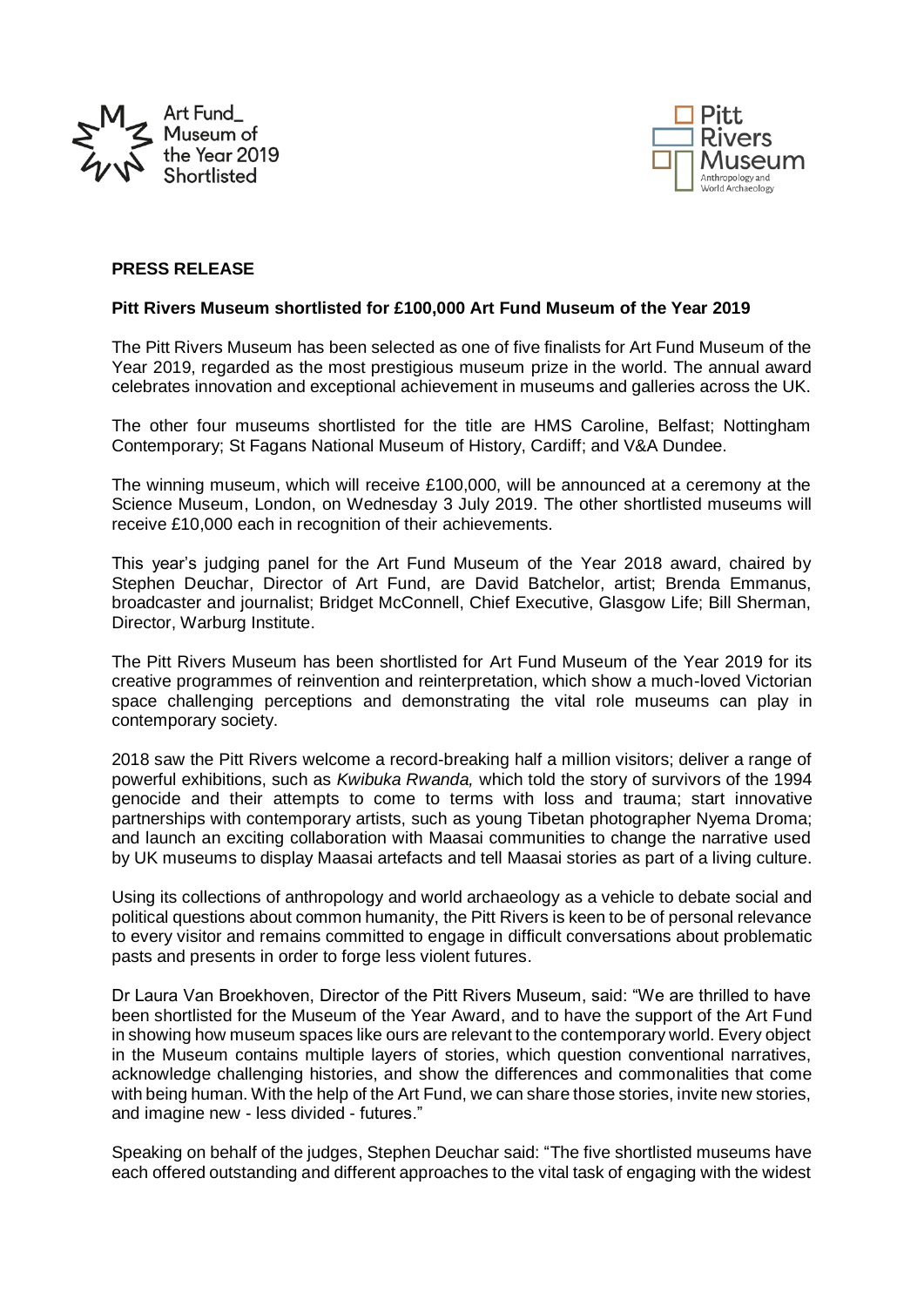public in new and adventurous ways. We congratulate all those who are on the shortlist and encourage everyone to go and visit them."

This year Art Fund is asking visitors to the five finalists to share their best museum stories, reviews, photos, memories and moments on Twitter using @artfund #museumoftheyear

# **ENDS**

# **Notes to editors**

The Pitt Rivers Museum (PRM) is one of the leading archaeological and ethnographic museums in the world. Founded in 1884 by General Pitt Rivers, it is unlike any other museum of its kind, housing over 600,000 fascinating objects, photographs and manuscripts from almost every country in the world and from all periods of human existence. The Museum has consciously cultivated its characteristic layout: artefacts are arranged by type, rather than by time or region, revealing compelling distinctions and parallels across cultures.

Today the Museum welcomes over half a million visitors a year, and its innovative outreach programmes – which challenge the messages intrinsic to the Museum's nineteenth-century origins and encourage new transformative interpretations – are attracting increasingly diverse audiences. The PRM aims to be a pioneering institution which challenges and crosses boundaries; to influence the lives of local, national and international audiences; and to be a place of welcome, where difficult conversations can take place alongside enjoyment in discovery.

For further information, visit [www.prm.ox.ac.uk](http://www.prm.ox.ac.uk/) or contact Louise Hancock, Marketing and Media Officer, [press@prm.ox.ac.uk](mailto:press@prm.ox.ac.uk) / 01865 613017.

#### **About Art Fund Museum of the Year**

Art Fund has supported Museum of the Year since 2008. Its forerunner was the Prize for Museums and Galleries, administered by the Museum Prize Trust and sponsored by the Calouste Gulbenkian Foundation from 2003-2007. The prize champions what museums do, encourages more people to visit and gets to the heart of what makes a truly outstanding museum. The judges present the prize to the museum or gallery that has shown how their achievements of the preceding year stand out, demonstrated what makes their work innovative, and the impact it has had on audiences. These achievements might include:

- Bold and imaginative exhibitions, collection displays or collection conservation projects
- Learning programmes that have developed the skills, knowledge and enjoyment of children, young people and adults in new ways
- Exceptional acquisitions that have had a real impact on the museum and its audiences
- Audience engagement, diversity or access initiatives that have greatly broadened participation, and creative use of technology or digital media
- Substantial programmes of modernisation, reorganisation or reinterpretation that have had a transformative impact
- New building, refurbishments or reinventions of existing spaces that have had a strong impact on the museum and its audiences

Winners over the past six years were Tate St Ives (2018), The Hepworth Wakefield (2017), the V&A (2016), The Whitworth (2015), Yorkshire Sculpture Park (2014) and William Morris Gallery (2013).

## **Art Fund**

Art Fund is the national fundraising charity for art. In the past five years alone Art Fund has given £34 million to help museums and galleries acquire works of art for their collections. It